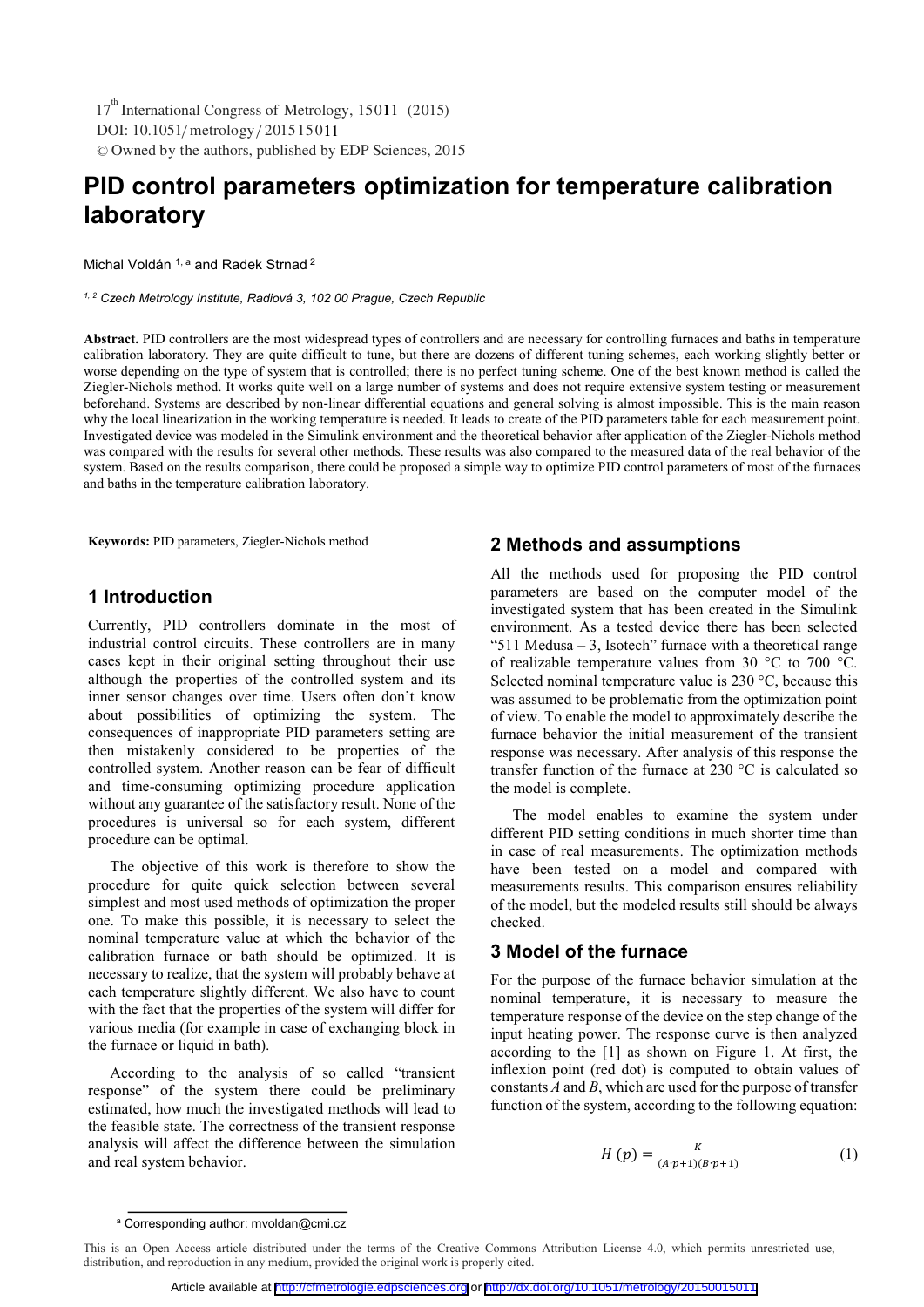

where *K* marks the change of the systems temperature and complex variable *p* is input variable in the Laplace domain.

Figure 1. Typical transient response [1].

Analysis of the transient response is provided by simple script written in the Matlab environment. It ensures more accurate identification of the constants *A* and *B* (Figure 2).

There are several pitfalls which should be carefully avoided during describing the model blocks. PID control parameters of the *PID Controller* block can be of different units than parameters of the real controller, used in the modeled device. There are also differences between controllers, where for one we can set the value of proportional component, while for the other one, we can set only the size of the proportional band. Also the *Transfer Function* block needs values of the constants *A* and *B* to be filled in the units of minutes and, in addition, the equation describing its behavior is represented in quite distinct form.

Other properties of this modified model described in [2] affect simulation results less significant (shift on the horizontal or vertical axe or multiplication of the output signal by some constant value), but the *K* value still should be considered. The real furnace almost never starts heating from the temperature of  $0^{\circ}$ C, but very often from the ambient temperature (temperature of the laboratory).

One should be sure that all the input parameters are computed properly, so the simulation result would be very similar to the real measurement record from which the properties of the system are obtained.

Once the transfer function is properly computed, the model can be completed (Figure 3). [1, 2, 3, 5, 6]

#### **4 Testing of optimizing methods**

As an exemplary device for investigating the possibilities of reducing oscillations, minimalizing offset between wanted and real temperature value and ability of faster settling on feasible temperature, the "511 Medusa – 3, Isotech" furnace has been selected. As the nominal temperature, 230 °C was chosen. The main reason for selecting low temperature in relation to quite high temperature range was to save the settling time needed to achieve the final temperature.

All the characteristics was measured using the Pt 100 resistance thermometer (Ametek STS-100, IPRT) and thermometry bridge (ASL F300) with room temperature at the level of  $(23 \pm 2.5)$  °C.

Several methods has been tested to investigate how much (or if) the behavior of the simulated system will be optimized. Each method uses different way to propose the PID parameters but all of them can be tested on the model shown on Figure 3. The controllers *Autotune* function was also taken into account.



Figure 2. Initial transient response of the furnace [7]. 15011-p.2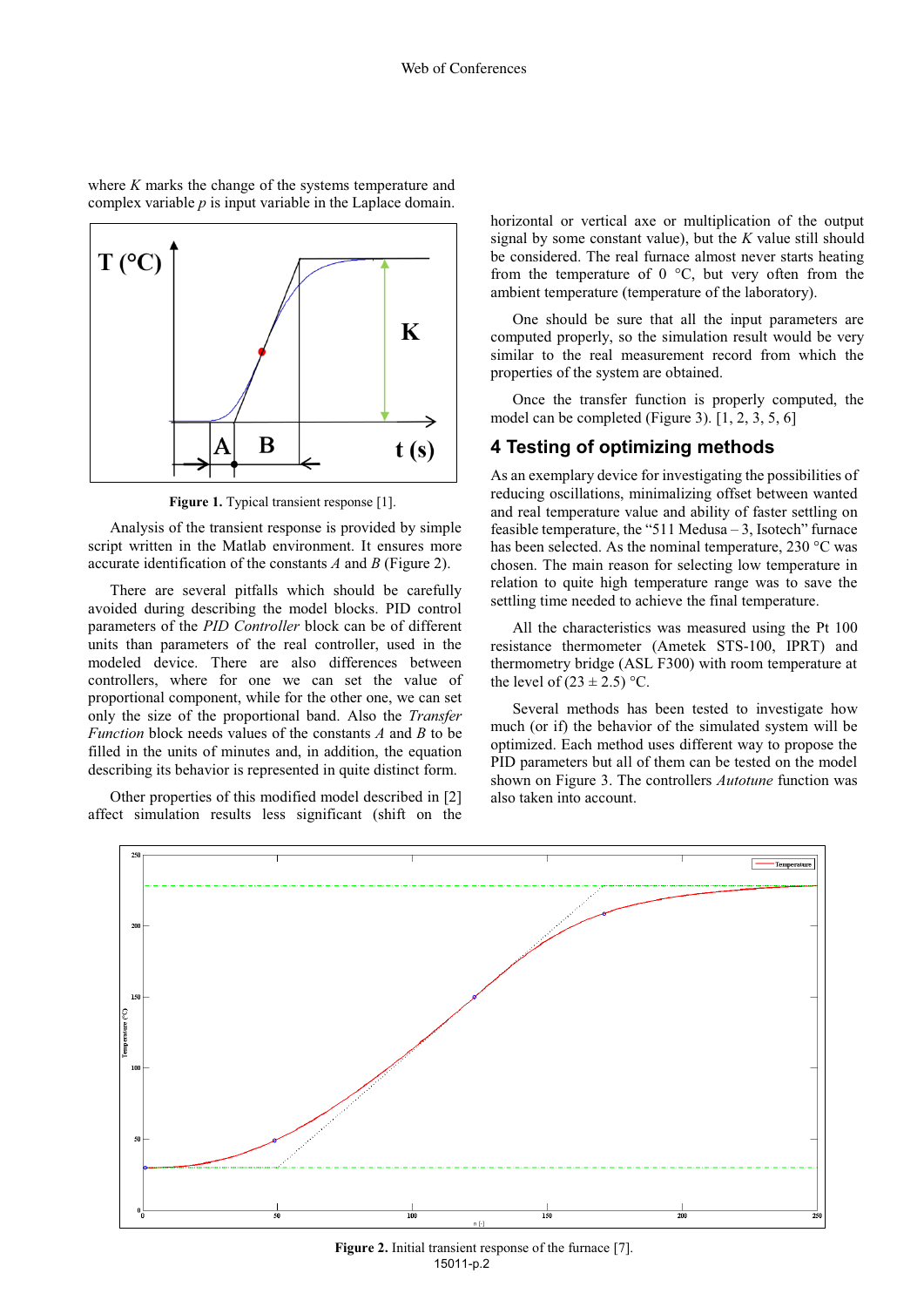

**Figure 3.** Model of the furnace created in the Simulink environment [3, 7].



**Figure 4.** Original state before the optimization [7].

On the Figure 4 it is shown that the model differs from the measured device, it means that it is not perfectly describing the furnaces behavior. There are probably additional parameters which are not taken into account, and will be included in the following work. Simulation of the original state will always show us the quality of the model. [1, 3, 4]

### **4.1 Ziegler-Nichols frequency method**

This tuning method, described in [2], is one of the most time-consuming method of all used in this work. The PID parameters are calculated from the characteristics of the furnace output signal (temperature) at the specific condition when the integral and derivate actions are turned off and proportional gain is set at the level, when the system just starts to oscillate. It can make this tuning method very discouraging and it is the time when the model is very useful.

 The behavior of the furnace after applying proposed PID parameter values can differ for the simulation and for real measurement. It can be caused by wrong detection of the point, when the oscillations start (a possibility of making mistakes during oscillate-point detection is caused by the fact that the decision of the *P* parameter value, when the oscillations appear is left to the furnace user). However, main characteristics of the output curves are very similar. These two curves differ mainly in the temperature value at which the system settles after some time. From an additional measurement, it was confirmed that also in case of the investigated furnace, the *offset* value grows with rising proportional band value, while modeled system settles always exactly at the feasible value. [1, 2, 4, 5]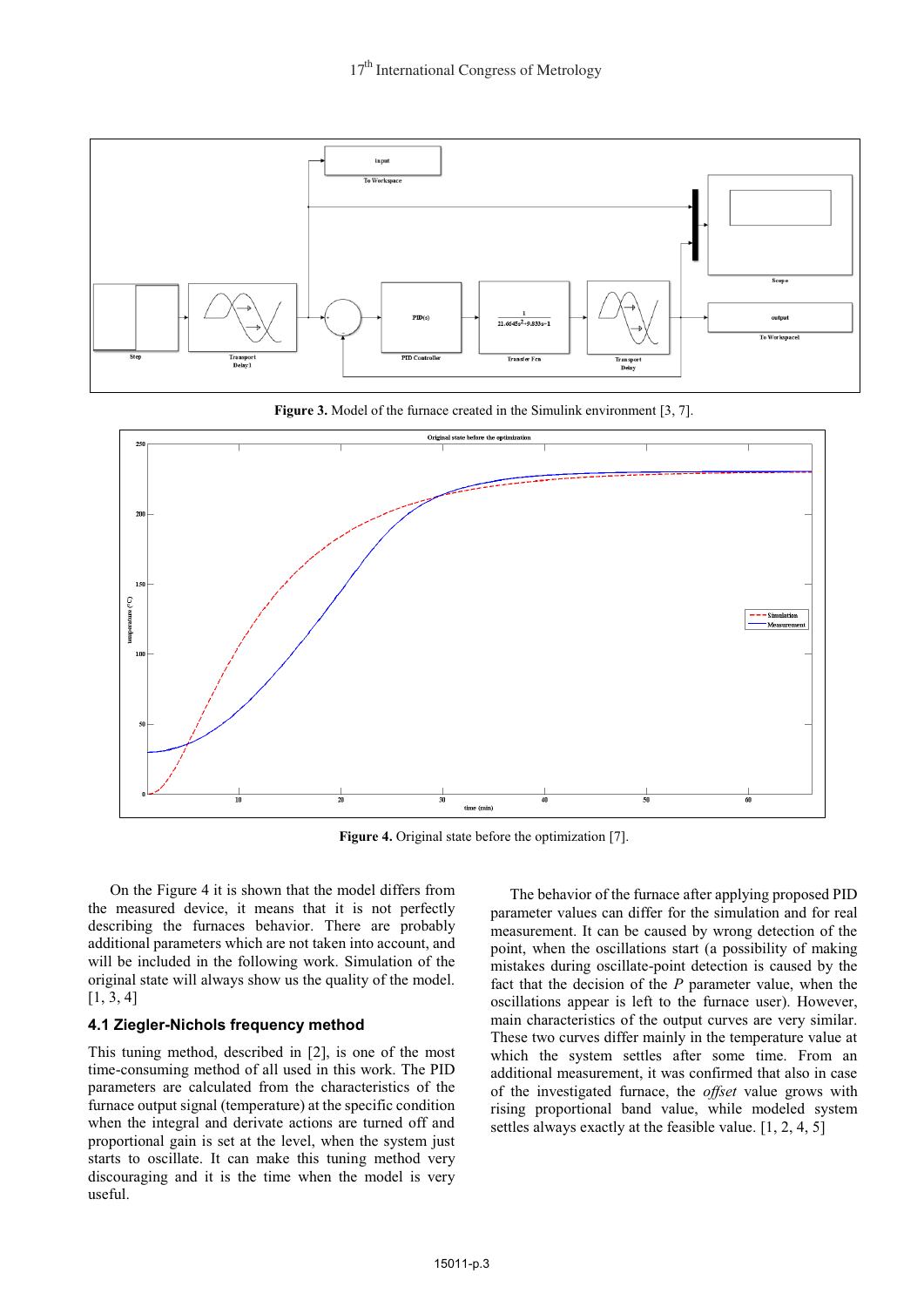$$
D = \frac{A}{2} \tag{4}
$$

#### **4.2 Ziegler-Nichols evaluation of the transient response**

This is another Ziegler-Nichols tuning method, described in [2]. It uses transient response to propose the control parameters from its properties. These three parameters are set according to the following equations.

$$
P = 1.2 \cdot \frac{1}{K} \cdot \frac{B}{A} \tag{2}
$$

$$
I = 2 \cdot A \tag{3}
$$

In case of investigated furnace, this setting leads to less oscillatory regulation process (Figure 6). There is also not so much space for making mistakes as in the previous case because all the parameters are computed and no parameter is found by adjusting some variable. The differences between the model and measurement are caused by the model quality. Here the furnace shows better properties than the simulation. [1, 2, 5]



**Figure 5.** Results of optimization using Ziegler-Nichols frequency method [7].



**Figure 6.** Results of optimization using Ziegler-Nichols evaluation of the transient response [7].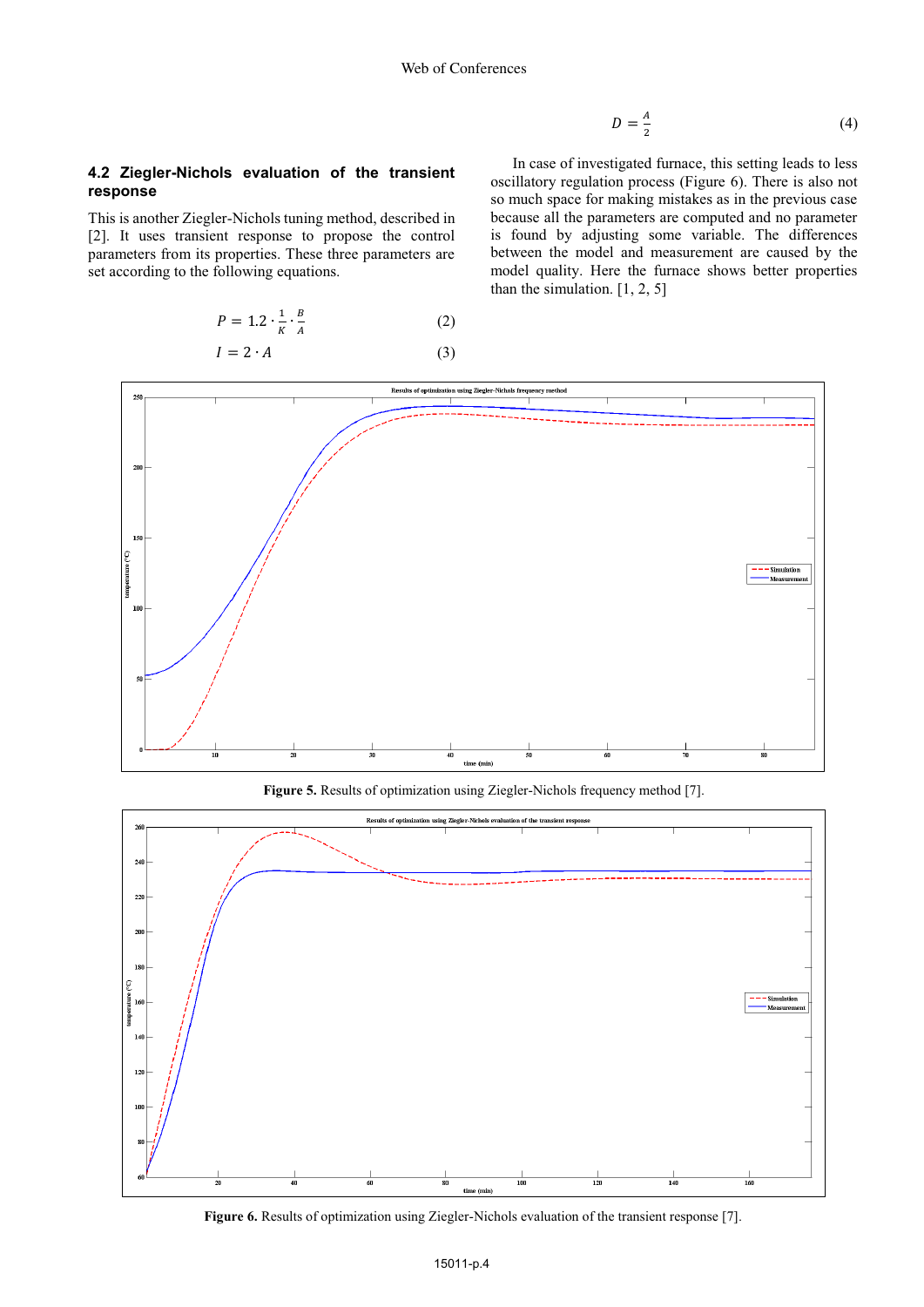

**Figure 7.** Results of optimization using modified Ziegler-Nichols evaluation of the transient response [7].

#### **4.3 Modified Ziegler-Nichols evaluation of the transient response**

This modification of the previous method of optimization is described in [4] and should lead to a smoother course of the systems output signal. According to the [5, 6], the first estimation of the optimization difficulty can be made using properties of the transient response, as follows:

- -• Well controllable system:  $\frac{B}{A} < \frac{1}{10}$
- -Controllable:
- $rac{B}{A} \approx \frac{1}{6}$ - Hard controllable:  $\frac{B}{A} > \frac{1}{3}$

Resulting equations for PID parameters then depend on this ratio value:

• For 
$$
\frac{B}{A} < 0.33
$$
  

$$
P = \frac{5}{9} \frac{B}{K \cdot A}
$$
 (5)

$$
I = 5 \cdot A \tag{6}
$$

$$
D = \frac{A}{2} \tag{7}
$$

• For 
$$
\frac{B}{A} \ge 0.33
$$
  

$$
P = \frac{B}{2 \cdot K \cdot A}
$$
 (8)  

$$
I = B
$$
 (9)

$$
D = \frac{A}{2} \tag{10}
$$

As it is visible from the Figure 7, this method leads to quite satisfactory result. The simulation and measurement results seem to have very similar properties after some time. [5, 6]

#### **4.4 Balanced settings**

The result of this optimization [6] should be a compromise between fast and robust control process. If we define *normalized transport delay* τ as:

$$
\tau = \frac{A}{A+B} \tag{11}
$$

then the components of the control loop can be computed as:

$$
P = \frac{1}{\kappa} \left( 1 - \frac{2 \cdot \tau}{1 + \sqrt{1 + 2 \cdot \tau^2}} \right) \tag{12}
$$

$$
I = (A + B) \cdot \left(\frac{1 + \sqrt{1 + 2 \cdot \tau^2}}{2} - \tau\right) \tag{13}
$$

$$
D = \frac{I}{4} \tag{14}
$$

[6]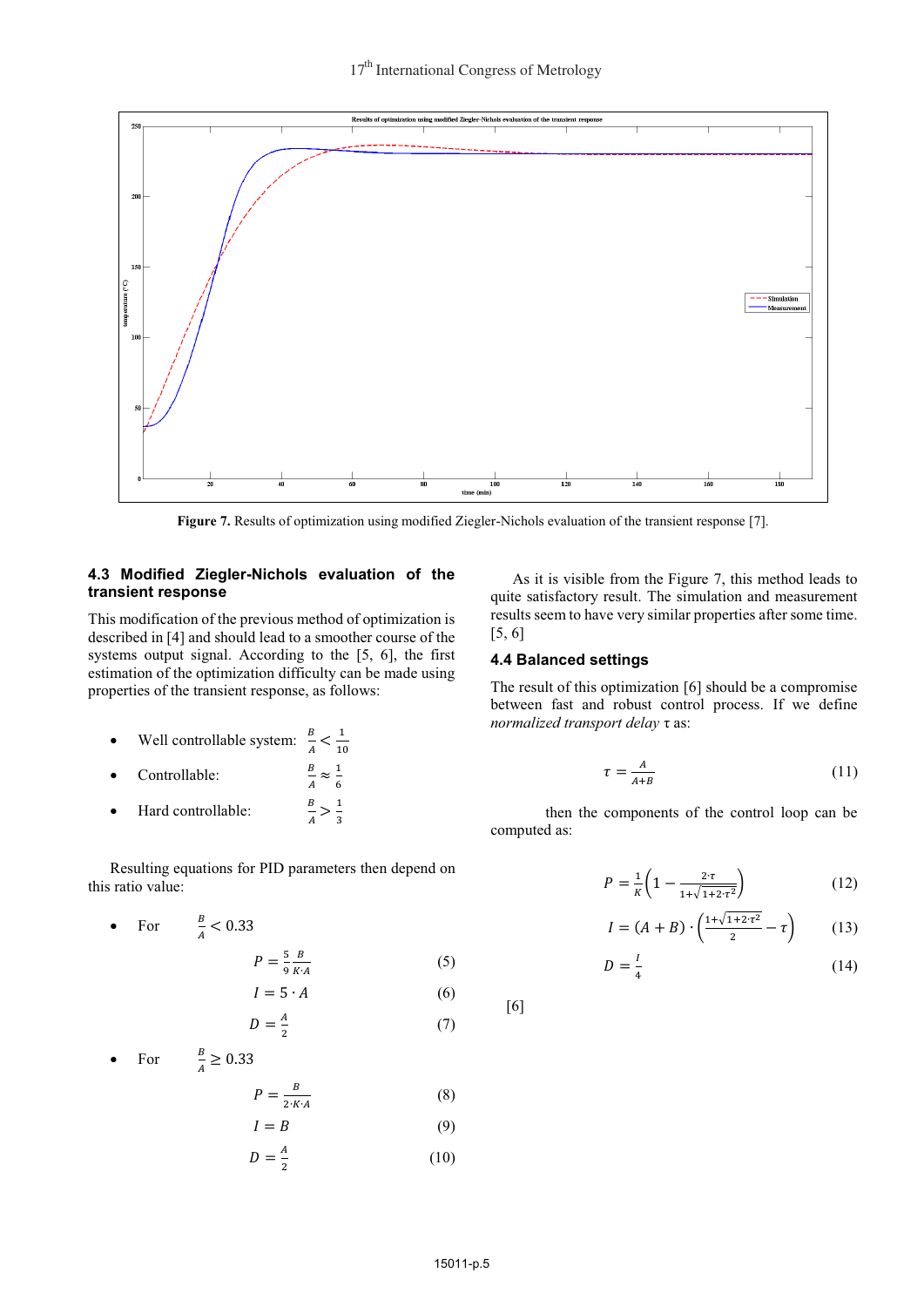

**Figure 8.** Results of optimization using balanced settings [7].



Figure 9. Optimization by Fruehauf and collective [7].

## **4.5 Optimization by Fruehauf and collective**

The proposed control parameters are dependent only on constants derived from the transient characteristic:

$$
P = \frac{B}{2 \cdot A} \tag{15}
$$

$$
I = B \tag{16}
$$

$$
D = \frac{A}{2} \tag{17}
$$

This method is very similar to the Modified Ziegler-Nichols evaluation of the transient response, but the *K* parameter is not included into the procedure, so the results for furnace and its model can significantly differ. [6]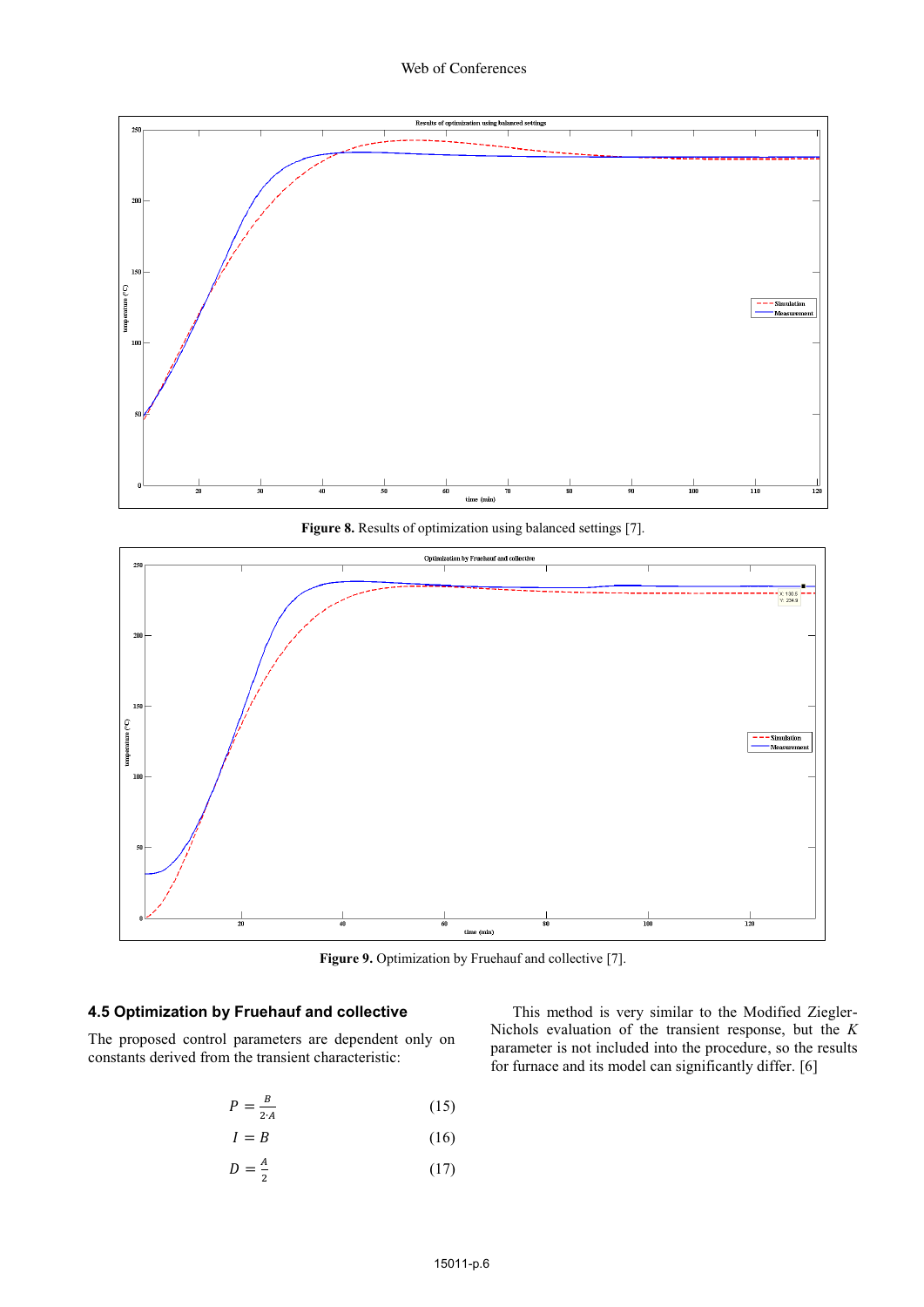#### **4.6 Optimization by Aström and Hägglund**

The result of this optimization procedure are very similar for the model and real furnace. The control parameters values are very sensitive to a proper evaluation of the transient characteristic (but less sensitive than the balanced settings method). The parameters are computed according to the following equations [1, 6]:

$$
P = 3.8 \cdot \frac{B}{K \cdot 4} \cdot e^{(-8.4 \cdot \tau + 7.3 \cdot \tau^2)}
$$
 (18)

$$
I = 5.2 \cdot A \cdot e^{(-2.5 \cdot \tau - 1.4 \cdot \tau^2)}
$$
 (19)

$$
I = 5.2 \cdot A \cdot e^{\lambda}
$$
 (19)

$$
D = 0.89 \cdot A \cdot e^{(-0.37 \cdot \tau - 4.1 \cdot \tau^2)}
$$
 (20)

#### **4.7 Optimization using the Autotune function**

The *Autotune* function is implemented in almost all modern controllers as a basic way to optimize the furnace. The success of the optimization depends mainly on the procedure that is sometimes the manufacturer's secret and the quality of the furnaces inner sensor (Figure 11).



Figure 10. Optimization by Aström and Hägglund [7].



Figure 11. Optimization by the Autotune function [7].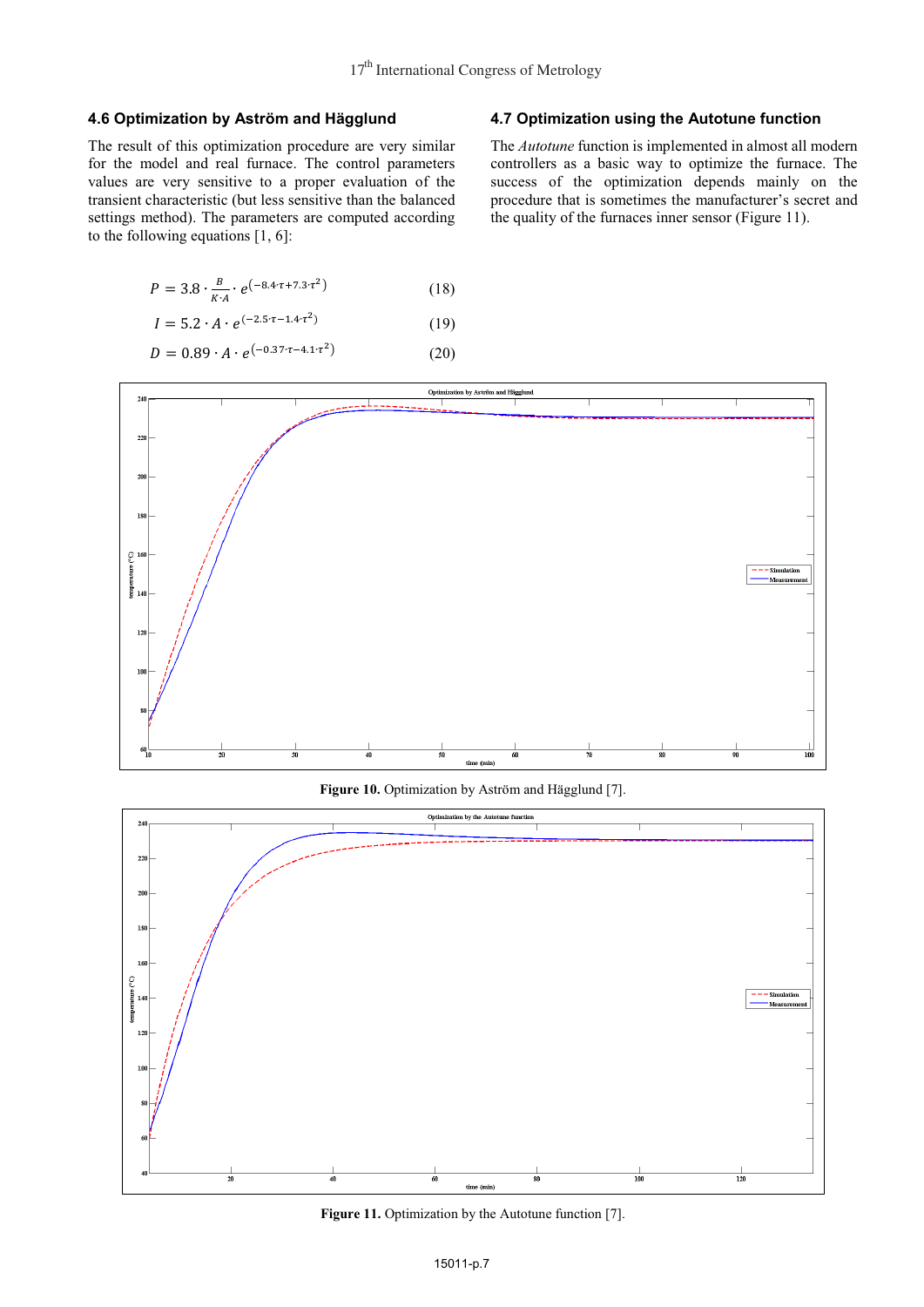# **5 Results**

This part includes summary of the properties of the furnace before and after optimization procedures application. These properties are the *settling time*, *temperature instability* and *offset*.

*Settling time* is here defined as the time when the output signal has no definite trend and the temperature value starts

oscillating around some mean value (which is changing no more than in order of few mK per hour).

*Temperature instability* is here the variance of the output signal for some period of 30 minutes after the state of the *settling*.

*Offset* is here the difference between the measured mean temperature value (when the furnace temperature is *settled*) and the *setpoint* value (temperature value set on the controller).



**Figure 12.** Normed parameters of the furnace before and after optimization procedures application.

| Table 1. Parameters of the furnace before and after optimization processes application. |  |  |  |
|-----------------------------------------------------------------------------------------|--|--|--|
|-----------------------------------------------------------------------------------------|--|--|--|

| <b>Method of optimization</b>                                    | <b>Settling time</b><br>[h;mm] | <b>Temperature</b><br>instability $[°C]$ | <b>Offset</b><br>[°C] |
|------------------------------------------------------------------|--------------------------------|------------------------------------------|-----------------------|
| Original state                                                   | 1:07                           | 0.025                                    | 0.380                 |
| Ziegler-Nichols frequency method                                 | 1:17                           | 0.701                                    | 6.166                 |
| Ziegler-Nichols evaluation of the transient response             | 1:02                           | 0.105                                    | 4.954                 |
| Modified Ziegler-Nichols evaluation of the transient<br>response | 1:38                           | 0.062                                    | 0.474                 |
| <b>Balanced settings</b>                                         | 1:37                           | 0.067                                    | 0.557                 |
| Optimization by Fruehauf and collective                          | 1:25                           | 0.096                                    | 5.062                 |
| Optimization by Aström and Hägglund                              | 1:29                           | 0.057                                    | 0.481                 |
| Optimization by the Autotune function                            | 2:21                           | 0.046                                    | 0.323                 |

# **6 Conclusion**

Even though the Ziegler-Nichols frequency method is said to be one of the simplest method of optimization, for the investigated furnace it leads to the worst results in comparison to other procedures. The *Autotune* function leads to quite satisfactory results but enlarges the settling time. For the fastest settling at the feasible temperature